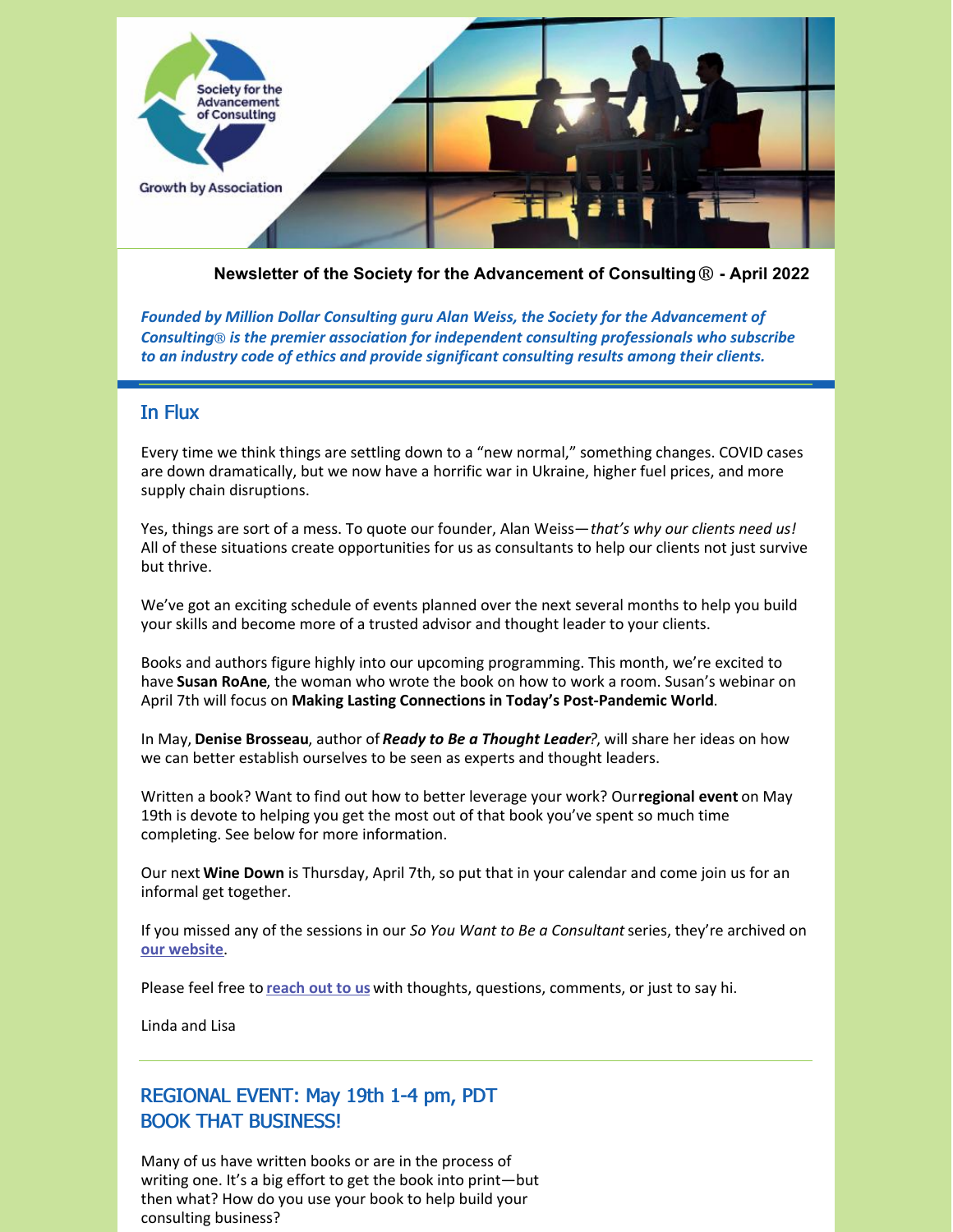That's the focus of our May virtual regional event. We've gathered a set of experts in this field—all of whom have published at least one book themselves to help you get the most you can from your book publishing endeavor:

- **3 Simple Ways to Start Marketing Your Book Even If You're Not Done Writing It Yet**
- **Podcasts: The Powerful Way to Promote Your Book Today**
- **How We Did It: Tips and Warnings from a Panel of Authors: Commercially Published, Hybrid, and Self-Published**

You will not want to miss this event! **[Sign](https://consultingsociety.com/sac-regional-meeting-may-19-2022) up now** to get the best pricing.

**Early Bird Pricing—Until May 1st:** SAC members : \$99 Affiliates and Partners: \$129 Non-members/general public: \$149

#### **After May 1st:**

SAC Members: \$129 Affiliates and Partners: \$159 Non-members/general public: \$179

### AWARDS NOMINATION PROCESS OPEN NOW MARCH 1 – APRIL 30

### **NOMINATIONS FOR THE 4TH ANNUAL CORRIE SHANAHAN MEMORIAL ADVANCING CONSULTING AWARDS ARE NOW OPEN.**

Know someone who you believe qualifies for these awards? Interested in nominating yourself? Complete the nomination forms available **[here](https://consultingsociety.com/programs-events/advancing-consulting-award/)**. More information about the award process, as well as interviews with previous award winners, is already available on our website.





Hear what one of last year's winners has to say:



### IMPORTANT: MEMBERSHIP RENEWAL INFORMATION...

#### **To renew (and to update your credit card):**

**[Log](https://consultingsociety.com/) in** (If you have any issues, just reset your password. It will reset easily since it is tied to

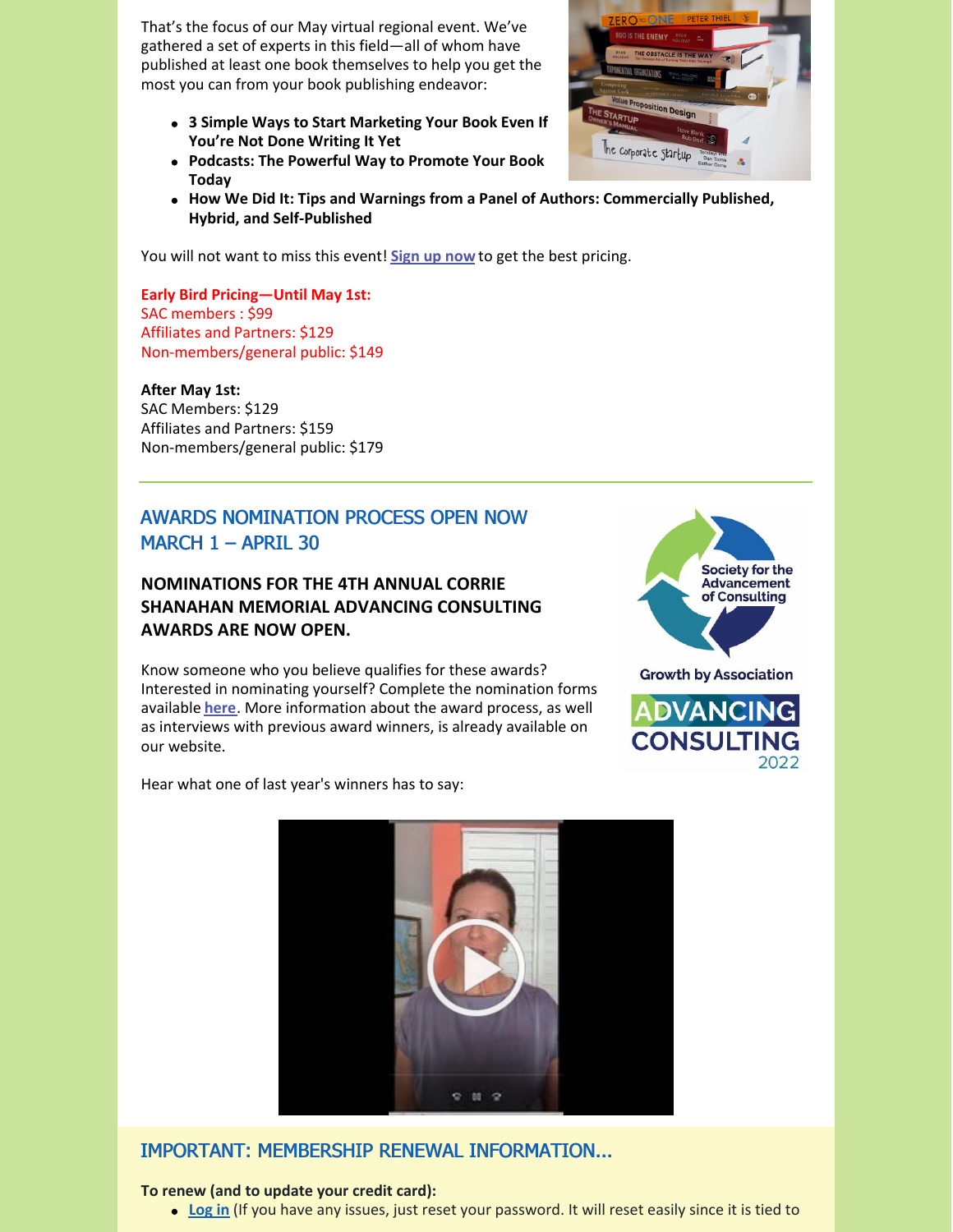- your email.)
- Go to My account (in the top menu)
- Go to My Payment Methods and add/ update your credit card information.
- Go to My Subscription
- Click on renew now

#### **More [information.](https://consultingsociety.com/membership/membership-types)**

Best Practices Webinar: How to Work a Room Redux: Making Lasting Connections in Today's Post-Pandemic World - Susan RoAne - April 7th

#### **Working a Room WEBINAR: In Person and Online**

PREPARATION is still the Key To The Kingdom whether we are attending in-person or online events

In this participatory webinar, you'll learn:

- How best to prepare BEFORE you step into the room...or Zoom.
- The 3 traits of an effective, engaging self-introduction.
- Why not to be an interrogator by asking TOO many questions.
- How to exit conversations GRACIOUSLY
- What constitutes easy-going CONNECTING Conversation
- The top three traits of SAVVY Networkers that build relationships and business.
- BONUS: What's different in the age of the PANDEMIC PAUSE

#### **About the Speaker:**

Named as one of **Forbes.com top 25 [Networking](https://www.forbes.com/sites/johncorcoran/2015/01/08/25-professional-networking-experts-to-watch-in-2015/?sh=70bb843130bb) Experts to Follow**, Susan RoAne is known as "The Mingling Maven®". She leads a double life as a bestselling author and a sought-after entertaining keynote speaker who gives multi-generational audiences the required tools, practical techniques and strategies they need to connect and communicate in today's global business world.

A former Chicagoan who still prefers Deep Dish Pizza, Susan's groundbreaking best-seller, How to Work a Room® —with over a million sold worldwide— launched an industry. She also wrote The Secrets of Savvy Networking & Face To Face: How To Reclaim The Personal Touch in A Digital World. Among her Clients are: Kraft, LinkedIn, Apple, Bank of America, Hershey Foods, NFL, and Price Waterhouse.

One-hour webinar; FREE for SAC members. **More info and to [register.](https://consultingsociety.com/programs-events/best-practices-webinars/#roane-0422)**

Have a topic or speaker you'd like to see in the future? **Let us [know](mailto:info@consultingsociety.com)** and we'll try to make this happen.

## SAC Europe Meetup in Amsterdam June 24th



All day event with SAC members in Amsterdam.

It's about time: SAC Europe is meeting face-to-face in Amsterdam on Friday June 24th! Join us as we discuss how to adapt our practices to the "never normal" world we now find ourselves in.

You will also have the option to meet for dinner at least once and maybe even twice! Exact timings and locations will be confirmed nearer the time. Contact **Hamish [Mackenzie](mailto:hm@hamishmackenzie.com)** or **[Patrick](mailto:pdaly@albalogistics.com) Daly** for more details.

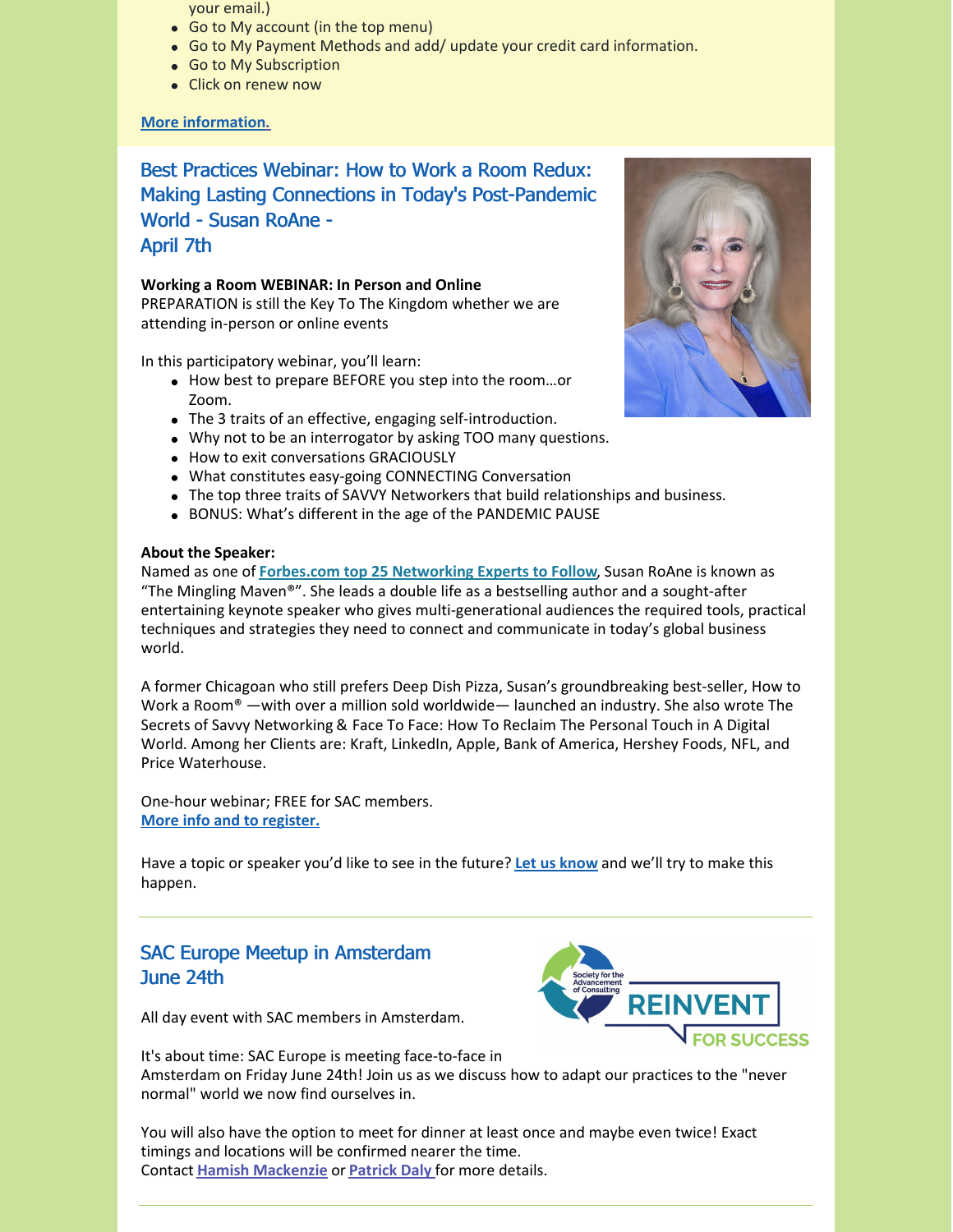## SAC IN PICTURES

Have photos of a SAC event? **Send [them](mailto:info@consultingsociety.com)** to us and we'll share them with the community!

# SAC Non-profit SIG - March 3rd



# SAC Wine Down / Wake Up - March 2nd



SAC Supply Chain SIG - March 23rd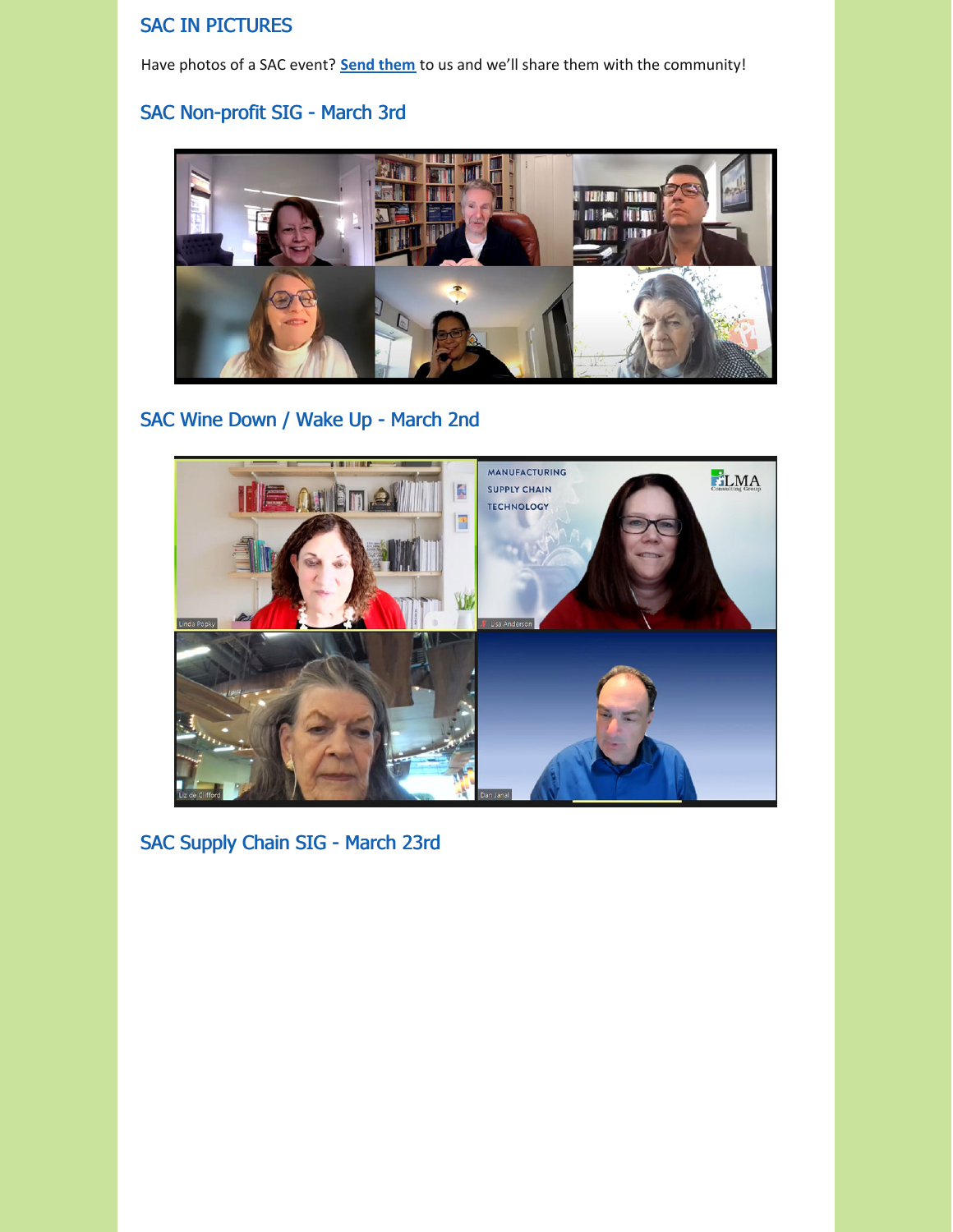

## Meet Our Members: Patton McDowell

*This month we're profiling Dr. Patton [McDowell.](https://consultingsociety.com/user/pm/)* **Contact Patton.**

**Dr. Patton McDowell** is a non-profit consultant, leadership expert, [mastermind](https://www.podpage.com/your-path-to-nonprofit-leadership/) coach, podcast host (**Your Path to Nonprofit [Leadership](https://www.pattonmcdowell.com/book/)**), keynote speaker, author (*Your Path to Nonprofit Leadership*, 2022), AFP master trainer. He has more than 30 years of coaching and consulting experience from his work with more than 240 nonprofit organizations. Learn more about Patton **[here.](https://www.pattonmcdowell.com)**



#### **What is the one thing that most differentiates you from others in your field?**

I was fortunate to work for two decades in the nonprofit sector before starting my consulting practice. That knowledge, coupled with coaching, teaching and providing counsel for over 250 organizations, gives me the practical experience to add value to nonprofit organizations of all sizes and sectors. Building a podcast community has also given me unique insights through interviews with nearly 150 nonprofit leaders from around the world, and inspired me to author a book to better capture the ideas that can help talented individuals excel at nonprofit leadership.

#### **What is something you've learned about business that you would have liked your younger self to know?**

I wish I networked more with colleagues and aspirational peers when I first started. I had my "head down," focused on working hard, but likely missed great opportunities to learn from talented mentors. I also wish I had devoted more time to reading many of the professional development classics that I've been reading lately. I dismissed that kind of study because I was "too busy", when in fact it was exactly what I should have been devoting more time.

#### **What do you find most valuable about SAC?**

The Nonprofit Special Interest Group (SIG) is a wonderful example of the SAC community. I've been able to develop fantastic networking relationships with colleagues around the world, brainstorm ideas that have directly benefitted my consulting practice, produce relevant content for our sector, and even swap guest appearances on our podcasts!

-------------------------------------------------------------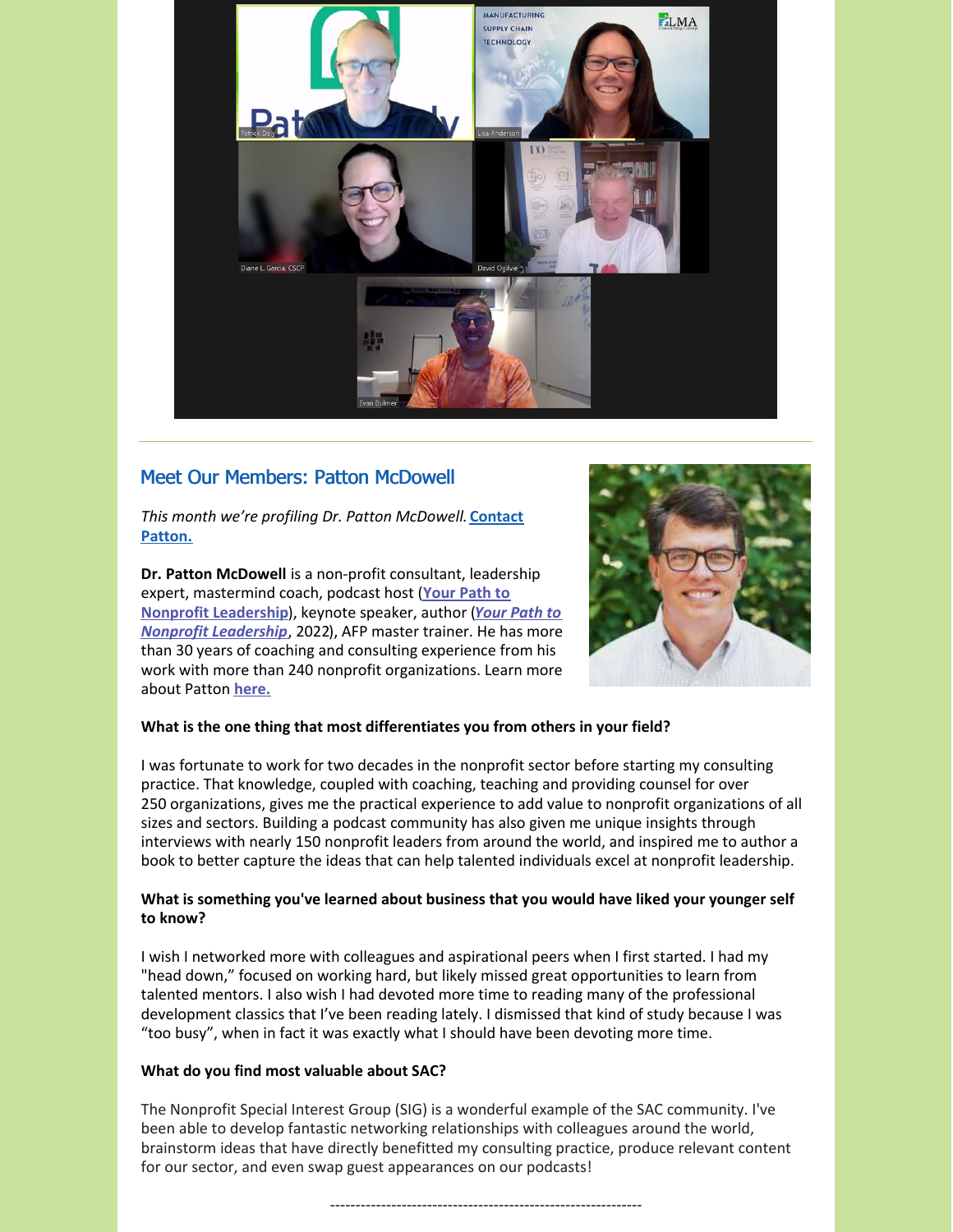#### **NEW! All Featured Member profiles are now available on our website.Check them out!**

#### *Want to Be Featured?*

*Complete your profile on the SAC website! Set up your profile now! If you don't remember your password, go to the Member Login and ask for a password reset. Any questions? [Contact](mailto:info@consultingsociety.com) us.*

## April Press Release: Successful Organizations Move Beyond the Great **Resignation**

CLAREMONT, CA— Businesses are taking novel steps to better manage their workforces during the Great Resignation, according to The Society for the Advancement of Consulting® (SAC). The key is to take steps today that deliver long-term benefits for the workforce and sustainable results for the business.

#### **[Read](https://consultingsociety.com/news_release-4-2-22/) more**.

## May 13th Deadline for Next SAC News Release

#### **Topic ideas for upcoming releases?Let us [know](mailto:info@consultingsociety.com)**.

Have you been quoted in a recent SAC press release? Why not? Here's the information for our next release. Join us!

### **Topic***: What should clients do to maintain profitable growth during inflationary times?*

Use this **[link](https://consultingsociety.com/press-release-contribution/)** to submit your input of less than 150 words formatted into 2-3 paragraphs in the same format as the prior releases **no later than May 13th**. Please remember to check your grammar and provide your name with attribution!

Note that the word count **includes** your personal information. In order to keep the releases concise and readable, we are unable to accept contributions that are longer than the guidelines.

# SAC Spotlight

Welcome to the SAC Spotlight. Each month we'll highlight the big wins of our members: new books published, awards won, etc. These events will also be promoted on our LinkedIn and Facebook pages and in social media.



Here's our list of member accomplishments for this month:

**Urko Wood,** owner of **Reveal Growth [Consultants](https://revealgrowth.com/)**, appeared on Susan Tatum's Stop the Noise podcast to discuss "How to Avoid Launching New Offerings that Nobody Wants to Buy." **[Listen.](https://www.stopthenoisepodcast.com/post/how-to-avoid-launching-new-offerings-that-nobody-wants-to-buy)**

**Steven Morris** recently published *The Beautiful Business*. Read reviews, download a free chapter, and order the book **[here](https://the-beautiful-business.com/)**. Steven also just presented at HR WEST, a large HR Conference in Oakland, CA, on "How to Build a People-First Organization." Download a free Leadership Brief **[here.](https://matterco.co/people-first/)**

**Mark Wolf** joined the Board of Directors of the Highland Courtyard Homeowners Association and was elected President in February 2022.

**Jeff Cobb** co-hosts the long-running **Leading [Learning](https://www.leadinglearning.com/podcast/) Podcast** with Celisa Steele. Focused on the business of lifelong learning, continuing education, and professional development, Leading Learning is audio intelligence for learning leaders.

Have something we should be highlighting? Fill in our **SAC Spotlight [Contribution](https://consultingsociety.com/sac-spotlight/) Form**.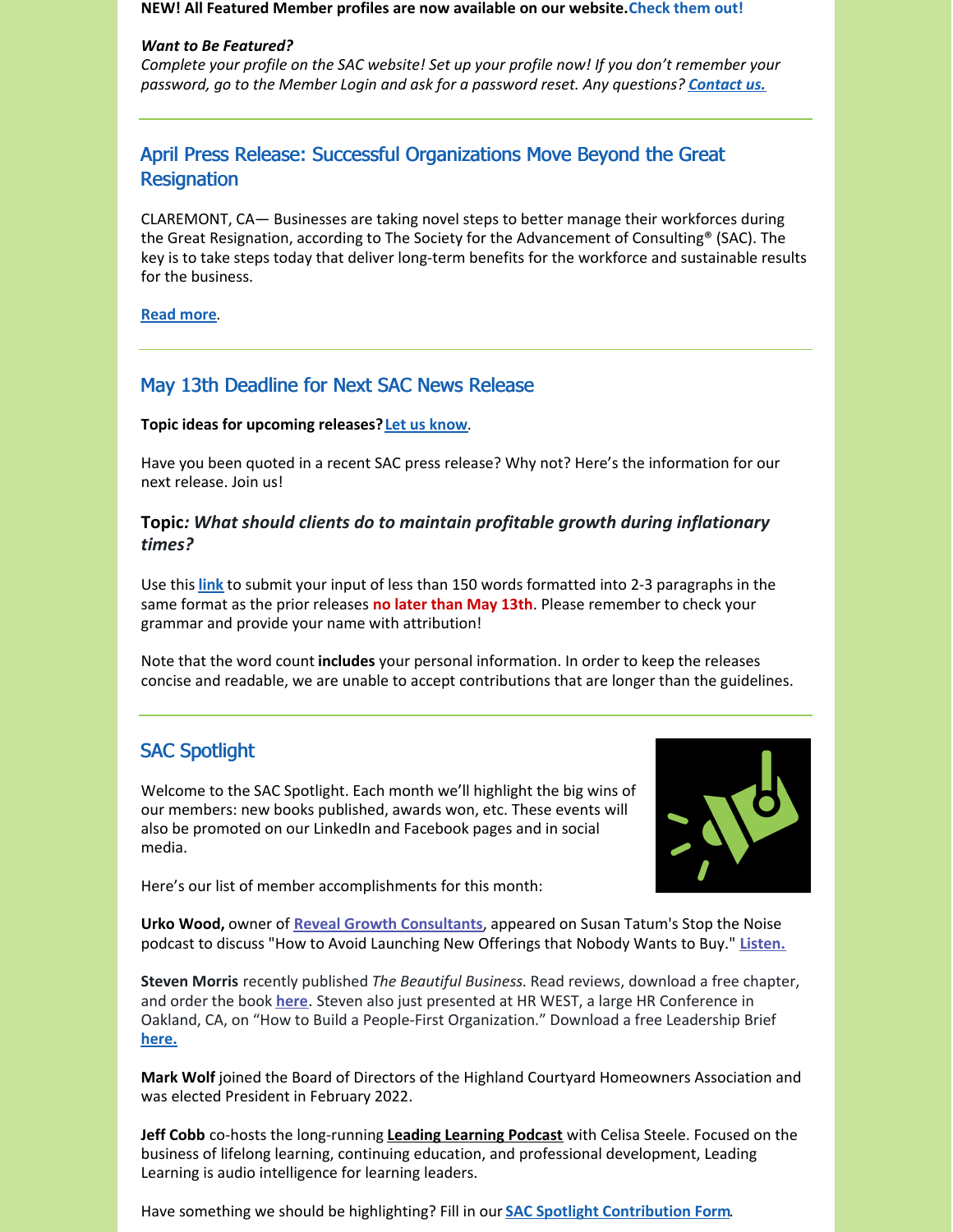## New Member Benefit: Podcast Central

Are you the host of a podcast? See our **[growing](https://consultingsociety.com/resources/podcast-central/) list**.

Want to be included on the Podcast Central page? Fill in our **SAC [Podcast](https://consultingsociety.com/podcast-central-contribution-form/) For[m.](https://consultingsociety.com/podcast-central-contribution-form/)**

### ExpertClick.com Member Benefit - 15% OFF!

Define your expertise for journalists with an **ExpertClick.com press room** so that journalists can know what you specialize in. Respond to news trends with news releases so that you can be invited to be interviewed by journalists.

Use the search engine optimization tools from ExpertClick.com so that you can be found in Google search.

**Act by May 31st** to be in the 2022 Yearbook of Experts – you'll be in good company. Use the Society for the Advancement of Consulting to **save 15%** at **[www.expertclick.com/Discount/Consulting\\_Society](https://www.expertclick.com/Discount/Consulting_Society)**.

### Weiss Advice:

### RUNNING OUT OF EXCUSES.

Well, we've been through Covid, supply chain shortages, polarization, vax and anti-vax, war in Europe, sexual scandals, sports scandals, university admissions scandals, the Theranos trial, the opioid/Sackler cases, and on and on. And still, we persevere.

That's because we've brought the proper people to justice, we've created vaccines, we're responding to tyranny without risking nuclear winter, we have a free (if biased) press, and we are resilient.

I'm weary of people whining, especially consultants. The world needs expertise more than ever, and there is plenty of money floating around. (I remind you of the difference between "budgets" and "money.") Neither your complaining nor your clients' complaining is going to change a damn thing.

Volatility, turmoil, disruption are common because that's the world we live in today, and it's full of opportunity. But you can't take advantage of it behind your keyboard, staring at your screen. You need to get out and "mix it up." I had a woman tell me, "No one is travelling these days." That's because *none of her friends was travelling,* while the airplanes I was on were packed.

Listening to a small coterie of people with whom you have common interests is as bad as trying to stay informed by reading social media. At my recent birthday party in New York, I had over a hundred guests from different countries, different times in my past, different clients, and different views.

Those are the people I try to keep in my circle.

It's interesting that when you meet someone you've only interacted with on Zoom they can be much taller than you imagined from the small screen's singular exposure.

The world can be that much taller, as well.

#### © Alan Weiss 2022

------------





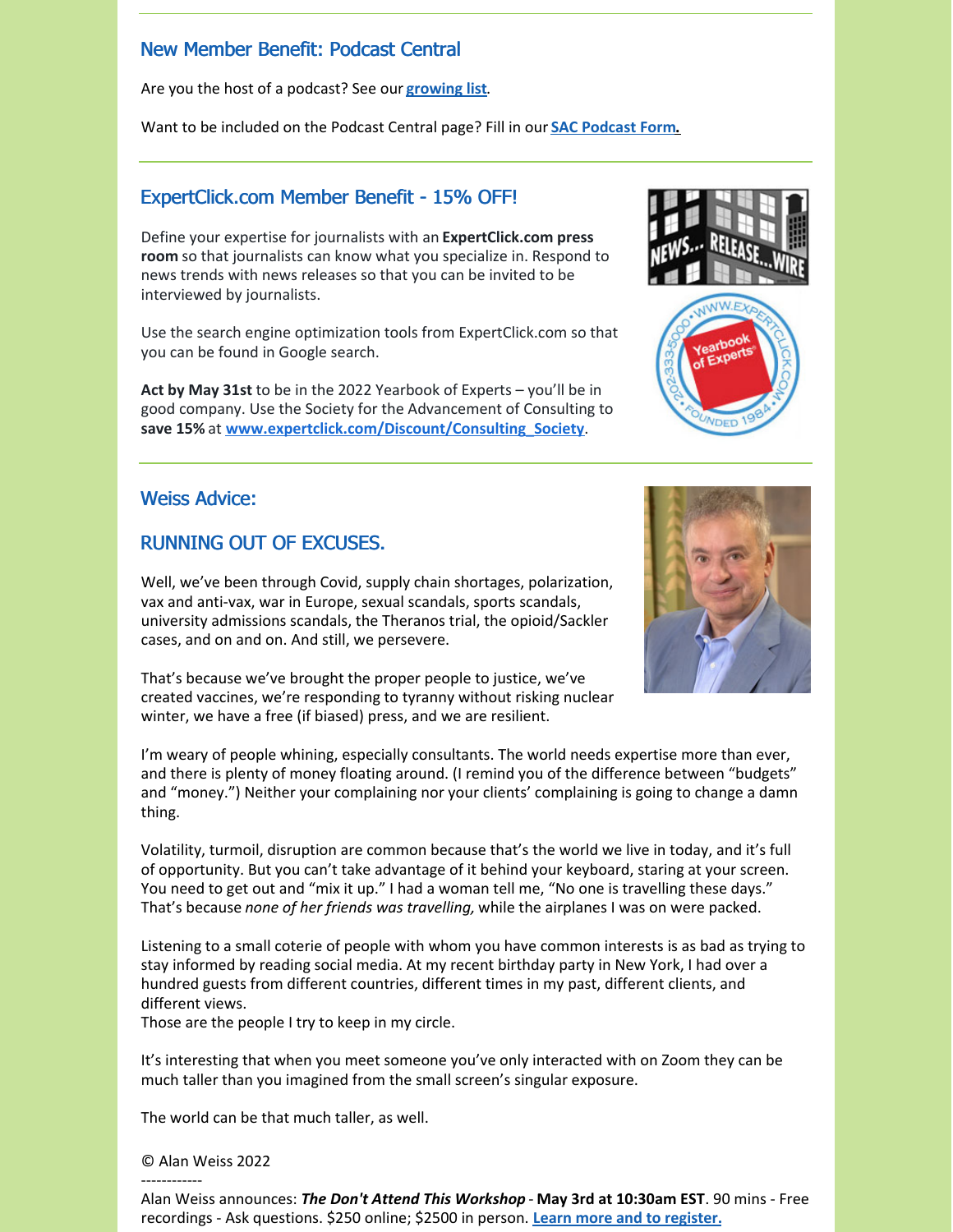## Follow Us On Twitter - We're Following You!

Our twitter handle is @consultingassn. Our goal is to follow all of our active members and to retweet your posts when appropriate. If we're not yet following you, it's because we don't have your Twitter handle. Send us a DM and we'll add you to our list. **[Follow](https://twitter.com/ConsultingAssn) us**.

#### Upcoming SAC Events

**April 6 SAC Europe Catchup (on Zoom)** 5pm CET. Organizer: **Hamish [Mackenzie](mailto:europe@consultingsociety.com)**

**April 7 Susan RoAne: How to Work a Room Redux: Making Lasting Connections in Today's Post-Pandemic World** SAC Best Practices Webinar; 11am PT. **[More](https://consultingsociety.com/programs-events/best-practices-webinars/#roane-0422) info.**

**April 7 SAC Wine Down/ Wake Up (on Zoom)** 4pm Pacific. Organizer: **[info@consultingsociety.com](mailto:info@consultingsociety.com)**

**May 19 Book That Business! SAC Regional Meeting (Virtual)** About promoting your book once you've written it. 1-4 pm PT **[More](https://consultingsociety.com/sac-regional-meeting-may-19-2022) info.**

**May 24 Denise Brosseau: Thought Leadership** SAC Best Practices Webinar; 11am PT. **[More](https://consultingsociety.com/programs-events/best-practices-webinars/#brosseau-0522) info.**

#### **June 21**

**Norma Watenpaugh: What Your Clients Should Know About Partnering and Strategic Alliances** SAC Best Practices Webinar; 11am PT. **[More](https://consultingsociety.com/programs-events/best-practices-webinars/#watenpaugh-0622) info.**

**June 24 SAC Europe - Amsterdam** Details to follow. All day event. Organizer: **Hamish [Mackenzie](mailto:europe@consultingsociety.com)**

#### **June 28**

**Amy Lee Segami: Creating a TED Talk** PRACTICUM Webinar; 11am PT. **[More](https://consultingsociety.com/programs-events/practicum-webinars/#segami-0622) info.**

**October 11-12 2022 SAC Annual Meeting: Reinvent for Success [More](https://consultingsociety.com/2022-sac-annual-meeting-october-11-12-2022/) info.**

*Mark your calendar!*

*Webinars are included in your SAC membership.Join or [renew](https://consultingsociety.com/sac-membership-application/) your membership now.*

# Society for the Advancement of Consulting

2058 N Mills Ave, #532, Claremont, CA 91711